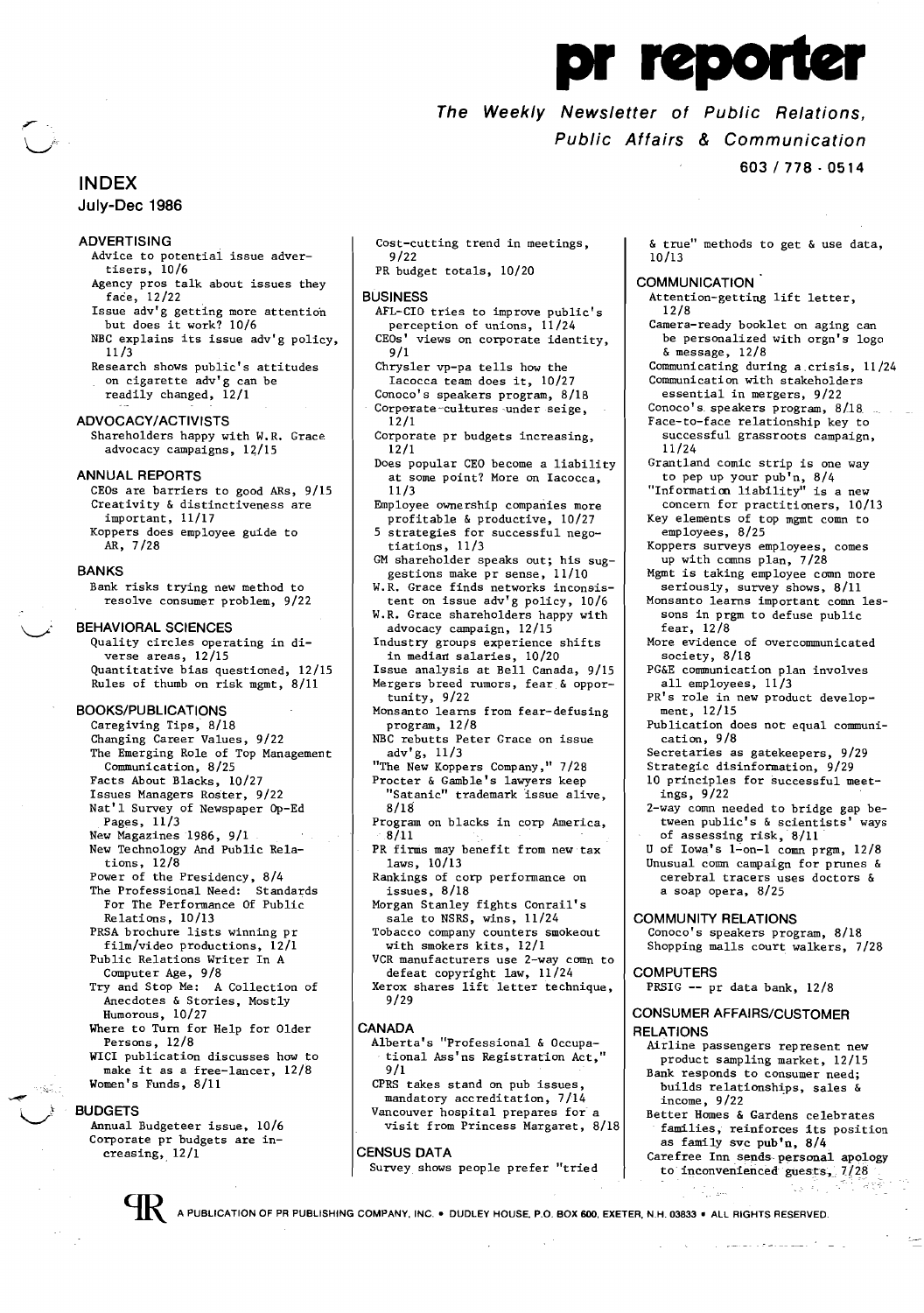#### pr reporter continued

## July-Dec 1986

Row consumers rank org'ns, 7/21 Pros talk about issues, 12/22 Shopping malls court walkers, 7/28 Signatures identifying product's inspector add ultimate touch, 7/28

## CRISIS MANAGEMENT/COMMUNICATIONS

- Crises can occur at any time, anywhere, to any org'n, 11/24  $Crisis = spotlight = opportunity,$ 9/8
- Videotape of Western Union's guidelines for crisis preparedness programs, 11/10

### **DEMOGRAPHICS**

Facts About Blacks, 10/27

### DIRECT MAIL

Lift letter to secretaries improves response for Xerox, 9/29

# **ECONOMICS**

- Economic inequality between sexes, 9/29
- PR firms may benefit from new tax laws, 10/13

### EDUCATION

- Academia not simpler than politics, 10/27
- Calling Home program, a service with
- tremendous *pi* overtones, 12/8 Corp sponsored educ prgms wanted, 7/14
- Education becoming more important in pr jobs,  $10/20$
- Jim Fisher reflects on pr in colleges & universities, 8/4
- PR pros talk about issues they face, 12/22
- PRSA brochure details film/video festival winners, suggests PD uses, 12/1
- Seasoned pr pro brings his insights to med school's psychiatry dep't, 10/27
- Survey shows mid-career education sought by many, 7/14

### EMPLOYEE RELATIONS/COMMUNICATIONS

- Employee Stock Ownership Pgrms allow participation in decisionmaking,<br>10/27
- $\frac{10/27}{\text{Employees want}}$  into about the org'n from top mgmt; key elements of
	- top mgnt comn, 8/25 Koppers stresses comn thru print &mgrs one~on-one, 7/28
	- Mgmt taking upward comn more seriously, survey shows, 8/11
	- Miami Lakes' employeeprgms keep & enhance the feeling of family, 9/8 Open comms during mergers important,<br>9/22
	- Photo book of employees helps in-
	- siders recognize one another, 9/8 PR's role as internal communicator, 11/17
	- Rebuilding loyalty· &,motivation among middle mgmt, 12/1
	- Restaurant industry launches cam paign to improve employee rels, 10/27
	- 6% of workers suffer from substance abuse, 7/28

#### ETHICS

I ,

I ~~--~--~ -.~

- Disinformation violates pr code, 11/10
- Facing decisions that have ethical/ moral dimensions, 12/15
- Information used for power & manipulation, 9/29
- PR firms apply ethics codes to overall operations, 10/13
- PRSA task force to study Society's ethics code, 11/3
- SEC-Franco case sends pr execs back to code of ethics, 9/1

#### FILM/vIDEO

- PRSA brochure details film/Video festival winners, 12/1 VNRs gaining in popularity, re-
- search shows, 7/21 Videotape of guidelines for crisis
- preparedness programs, 11/10 Videotape of how-to's for preparing video news releases, 11/10

#### FINANCIAUINVESTOR RELATIONS

- Mergers limit 1st Amendment rights, 11/17
- Pros talk about issues facing banks & other financial svcs, 12/22 SEC-Franco case; insider trading issue, 9/1

#### FORECASTING

Futurists are growing in number, 10/13

#### **GOVERNMENT**

- Disinformation, 11/10
	- Journalist argues against gov't regulation of terrorist reporting, 9/22
- Men & women politically unequal, 9/29
- PAC is a tool, not the sole means of access to the political process; 9/8
- Pending court cases may overturn Fairness Doctrine, 10/6
- ,PR practitioners' median salary, 10/20
- Study by Free-speech Gmte shows rising public readiness to scrap 1st Amendment rights, 7/21

# GRAPHICS/PRINTING

- Generic booklet can be personalized with orgn's logo & message, 12/8 Grantland comic strip peps up pub.'ns, 8/4
- $t$  -tales because the construction of  $\mathbb{R}^n$  company spand  $\mathbb{R}^n$  .  $\cdots$ Cleveland Clinic's pub afrs div organized into 8 dep'ts, 12/1 Pros talk about issues, 12/22

#### **HOSPITALS**

Faced with increasing competition, hospitals are diversifying, 8/4

#### **HUMOR**

**CONTRACTOR** 

- Lighthearted smokers kit diffuses smoking conflict, 12/1
- Try &'Stop Me: A Collection of Anecdotes Stories, Mostly Humorous, 10/27

### INTERNATIONAL PUBLIC RELATIONS Environmental movement is international, cited as a way to unite

- mankind, 9/15 Minnesota/MoscOw Children's Space Bridge,  $8/18$
- New technologies may cause misunderstandings, 9/29

#### ISSUE MANAGEMENT/ANTICIPATION "A VICTORY" -- cklist for community

tisers, 10/6 Appraisal of corp performance spot-

issue research, 7/21

lights issue problems & opportunities, 8/18 Reffring lists 12 categories of

Act on an issue when policy is being thought about, 11/24 Advice to potential issue adver-

- info practitioners must gather,. 7/21
- Issue adv'g getting more attention but does it work? 10/6 but does it work? 10/6<br>Issues managers roster, 9/22
- Journalist calls for exploring
- future issues, 9/22
- New issues mgmt focuses on change as a way of life, 9/15

## LANGUAGE

- Airline pilots' counterproductive language, 7/28 Data "is" or "are"? 11/3
- 
- Overstatements can do serious harm, 7/28 12 most persuasive words today,
	- 11/24

### MANAGEMENT

- Entrepreneurs use seat-of-the-pants style, 9/29
- GM's Ross Perot's suggestions make pr sense, 11/10
- Lessons from the Iacocca phenomenon, 10/27
- Managers need to,use new technology
- more, 12/8 Restructuring has severe impact on
- middle mgmt, 12/1 Study recommends management encour-
- age creativity, promote comn, 12/15
- Traditional assumption is that change is an aberration, 9/15

### MARKETING

- Attention-getting lift letter draws attention to organizational *brb*chure , 10/8
- Cleveland Clinic integrates pr/pa/ fundraising/mktg for comprehensive strategy, 12/1
- New product sampling market, air-
- line passengers, 12/15<br>Lisentence turns nearly bankrupt<br>Company around, 10/27
- 
- Sports marketing, 9/8

from pr people; 8/4

seatbelt law, 12/15

Survey respondents report on organization's mktg trends, 12/22

Jericho News Service wants material

2-way talk radio used to overturn

Video news releases are expensive, require carefixl.plamting, 11/17 Video news releases how to's, 11/10

Close media scrutiny can elevate controversy, Monsanto learns, 12/8 Internationalization of the media,

More evidence that news media no longer penetrale our overcommu-

nicated society, 8/18 Segmented and iences cause mass media to lose its  $p@11$ ,  $9/1$ -\_.\_-;~ -:~~~";\_:.:::~:;.-  $1.15\%$ 

### MEDIA: ELECTRONIC

**MEDIA: GENERAL** 

 $9/29$ Journalist an  $\frac{1}{2}$ change  $\frac{1}{2}$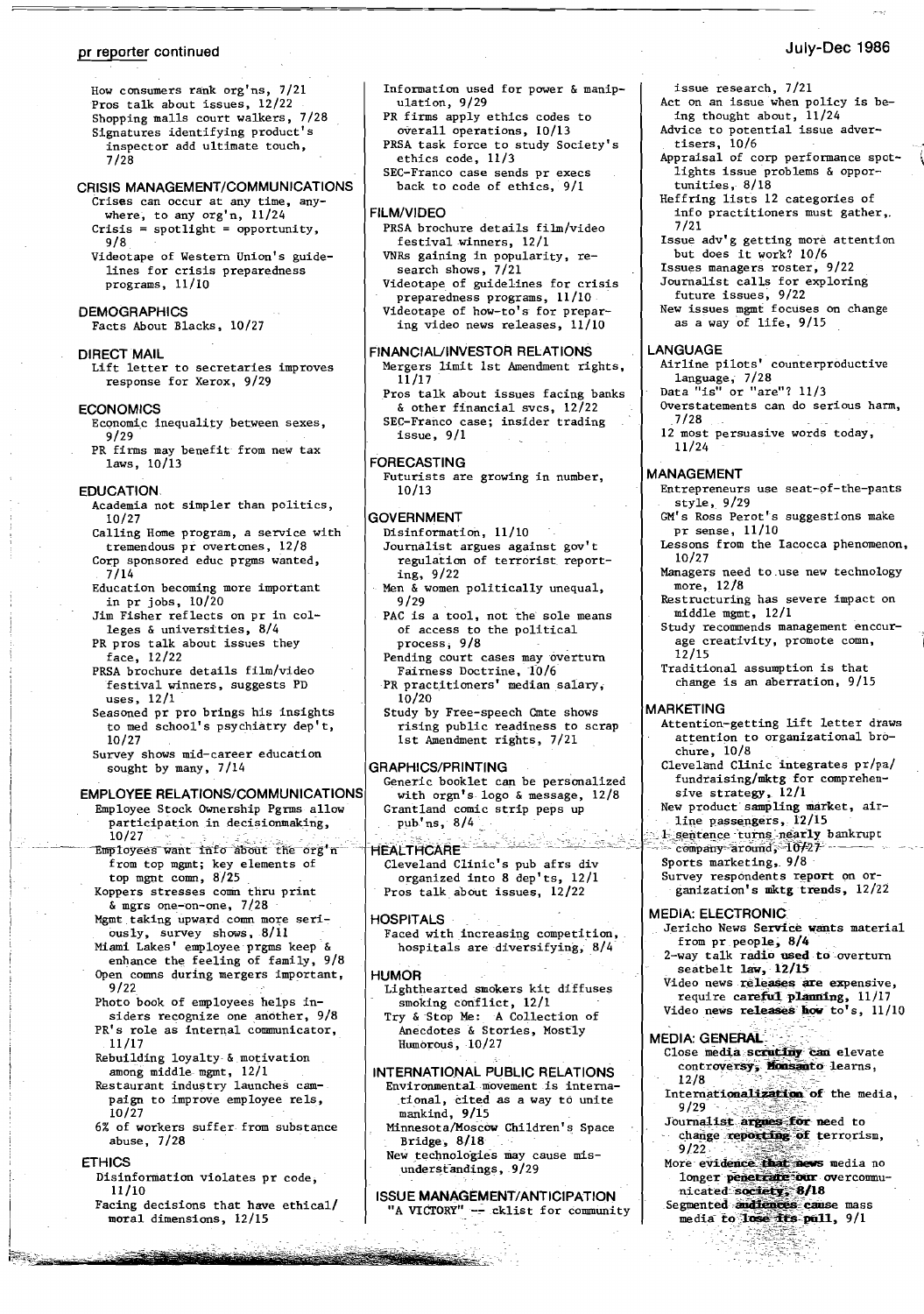# pr reporter continued July-Dec 1986

Tobacco company distributes smokers kit, gets enormous coverage, 12/1

#### MEDIA: PRINT

- National Survey of Newspaper Op-Ed Pages, 11/3 Playboy article on pr exemplifies
- worst work of hacks, 12/1

#### MEDIA RELATIONS

Calling to check status of news releases is time waster, 7/14

### **NONPROFITS**

Girl Scouts of America offers crisis guidelines, 11/24 Median salaries low, 10/20

- ORGANIZATIONAL DEVELOPMENT Corporate cultures under seige, 12/1
	- ESOPs allow participation in de-
	- cisionmaking, 10/27 Key attributes of winning organ  $1$ zati $\delta$ ns; $10/13$
	- Koppers in transition stresses comn thru print & mgrs 1-on-1, 7/28
	- Miami Lakes uses employee prgms to keep & enhance feeling of family, 9/8
	- PG&E comn plan provides one clear voice outreach for employees, 11/3
	- Quality circles are operating in diverse areas, 12/22

#### PERCEPTION MANAGEMENT

- AFL~CIO tries to improve public's perception of unions, 11/24 Corporate reputation has tangible payback, 10/13
- Restaurant industry launches campaign to improve image of mgmt/ employee relations, 10/27
- Risk mgmt means working with perceptions, not facts, 8/11

#### PERSUASION

if

- All attempts to influence employ a combination of 5 forms of power, 8/4
- 5 strategies for successful negotiations, 11/3
- How tobacco companies are trying to take the heat from emotional smoking issues, 12/1

PR's role in persuasion, 11/17

12 most persuasive words today, 11/24

#### PHILANTHROPY

- Corporate contributions in decline, 11/10
- New philanthropic movement is women funding women's causes, 8/11

#### **PHOTOGRAPHY**

Photo service rates, 10/6

POSTAL INFORMATION Rate changes, 10/6

### PUBLICITY/PROMOTIONS

- Better Homes & Garden's Family Network celebrates families, rein forces mag's position, 8/4 Chrysler's hoopla introduces sales
- force to new line of cars, 9/1 . Politician cheap-shots a Colorado state park's promo, 7/28
- Sports marketing, 9/8

#### PUBLIC AFFAIRS

- Cleveland Clinic pub afrs div organized into 8 dep'ts, 12/1 Don't expect political contribu-
- tions to insure a willing ear, 9/8

#### PUBLIC OPINION

- High school students' opinions on key issues, 7/14\_ Measuring public opinion on an is-
- sue isn't enough; get public to react,  $11/24$
- Presence of women's funds educates public about women's needs, 8/11 Public determines risk On basis of fear, 8/11
- Public opinion can bring change in editorial value system, 9/22
- Public ranking of org'ns, 7/21 Rising public readiness to scrap
- 1st Amendment rights, 7/21 2-way talk radio stirs people to
- action, defeats seatbelt law,  $+2/15-$

# PUBLIC RELATIONS: GENERAL

- ACLU advocates pr techniques instead of mandatory drug testing, 7/14
- All problems are basically pr situations, 8/11
- Better Homes & Gardens celebrates families, reinforces its position as family svc pub'n, 8/4
- CEOs unsure about their corp identity -- oportunity for pr pros, 9/1
- Chrysler vp-pa tells how the Iacocca team does it, 10/27
- Corporate pr budgets are increasing, 12/1
- Credibility & trust are not the same, 11/10
- Decline in smoking attributed to public education, 7/14
- 5 strategies for successful nego-<br>tiations,  $11/3$
- Handling one clear voice problem, 11/10
- How to make it as a free-lancer, 12/8
- How to minimize liability, 11/24 "Information liability" is a new
- concern for practitioners, 10/13 Koppers Company's employee comn plan, 7/28
- London embassy is Texas pr arm, 7714
- Mergers, judicial process & libel are barriers 'to 1st Amendment, 11/17
- Miami Lakes' employee prgms keep & enhance feeling of family, 9/8 Monsanto learns from experience in
- fear-defusing program, 12/8 New issues mgmt moves to strategic rather than tactical posture, 9/15
- Opportunity for organizations to sponsor booklet, 12/8
- PG&E's comn plan involves all employees; one clear voice, 11/3
- Preparing for merger, 9/22 PR used by biz men to solve vandal-
- -ism problem; 8/11
- PR's role in new product development, .12/15
- Questioning quantitative bias helps qualitative fields like pr, 12}15 Restaurant industry launches cam-
- paign to change its reputation, 10/27
- Risk assessments of public & scientists differ; 2-way comn needed, 8/11
- Survey respondents report significant organizational changes, 12/22
- 12 categories of info practitioners must gather, 7/21
- 2-way radio campaign used to overturn seatbelt law, 12/15
- Unified division is master strategy for Cleveland Clinic, 12/1

U of Iowa prgm basically a svc but with tremendous pr overtones, 12/8

- Unusual comn campaigns for prunes & cerebral tracers use doctors
- & a soap opera, 8/25
- Value of employee comn rising, survey shows, 8/11
- What to expect from a research firm, 9/15

#### PUBLIC RELATIONS: PROFESSION

- Alberta's "Professional & Occupational Ass'ns Registration Act," --- 9~1-----~\_.\_----
- Another independent sells to ad agency: Weiner to Doremus, 9/1
- Attorney's structured approach also fits pr planning, 7/28
- Bigness of pr firms threatens field's progress, believes coun-
- selor, 9/22 CPRS plans mandatory accreditation, 7/14
- College students see pr as external, manipulative, 11/10
- Feasibility study looks to establish 3 pr info storage & retrieval services, 10/27
- Jim Fisher reflects on pr in colleges & universities, 8/4
- How to work with lawyers, 11/24
- Making pr ethics codes work, 10/13 Most important issues/problems by
- industry, 12/22 New pr firm network forms: Rocky
- Mountain PR Group, 8/25 Playboy article on pr exemplifies
- worst work of hacks, 12/1 PR firm helps tv avoid slurs against
- the profession, 10/13 PR firms median salary falls, 10/20
- PR status holding steady, 10/20
- PRSA/Minn bids to host 1991 World **Congress, invites PRSA & CPRS,**  $8/11$ ...

Role of harmony -- from PRSA conf,

Role of internal communicator from PRSA conference, 11/17 Role of leadership -- from PRSA

Role of maintaining credibility from PRSA conference, 11/17 Role of persuasion -- from PRSA

Role of protecting 1st Amendment rights -- from PRSA conf, 11/17

SEC-Franco case, 9/1<br>Status of pr in relation to other

Survey reports pr pros thoughts on. licensing, accreditation, 12/22 Survey shows practitioners value mid-career education, 7/14<br>10th anniversary as editor of prr provides view of changes in the.<br>profession, 8/25 "We are the peacemakers," 8/18

 $R$ ole of agenda setting  $-$  from PRSA conference, 11/17 Role of explaining -- from PRSA

conference, 11/17

conference, 11/17

conference, 11/17

SEC-Franco case, 9/1

functions, 12/22

11/17